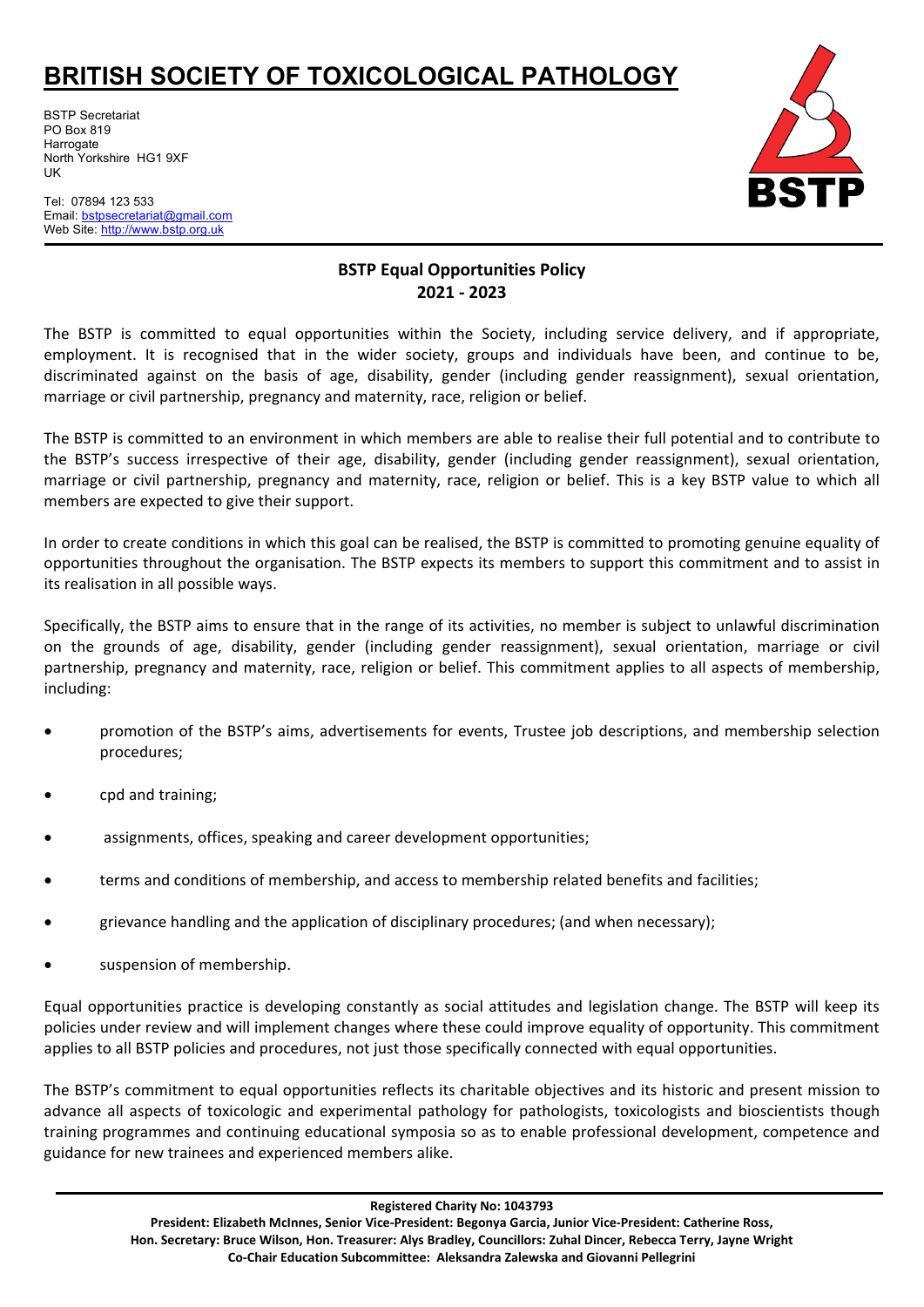BSTP Secretariat PO Box 819 **Harrogate** North Yorkshire HG1 9XF UK



Tel: 07894 123 533 Email: [bstpsecretariat@gmail.com](mailto:bstpsecretariat@gmail.com) Web Site: http://www.bstp.org.uk

The aim of this Equal Opportunities Policy is to ensure that no member, volunteer or service user receives less favourable treatment than any other on the grounds stated above.

The BSTP is committed to taking positive steps to provide genuine equality of opportunity to enable the organisation to make full and effective use of its membership and to provide a high-quality service for users.

The policy and its implementation will be reviewed annually to ensure its effectiveness.

### **Service Procedure**

The BSTP will actively promote equal opportunities which will ensure all individuals are treated fairly and consistently with due regard to their potential, skill and ability.

The BSTP will seek to recruit Trustees and members through an open and transparent process:

- All Trustee posts will be publicised to all members to ensure they reach a wide audience.
- All Trustee posts will have a job description and the specification will accurately reflect the duties, levels of responsibility, necessary and desirable skills, experience, knowledge and aptitude required.
- All membership applications will be supported by nominations from two existing members of the society with members of the BSTP Council independently reviewing each application to ensure that the written down criteria for membership are met.

Approval of membership applications will be made accordingly.

Members of the BSTP may be asked to provide details of gender, race (i.e. country of origin) and disability which allows the BSTP to monitor equal opportunities in the recruitment process. Any information received will be handled in accordance with the General Data Protection Regulations.

Membership conditions may be reviewed to ensure that no one connected with the BSTP is discriminated against.

The BSTP operates a system for grievance and where necessary disciplinary issues in order to guarantee the fairness and consistency in the treatment of individuals (*see BSTP Constitution – 2017*).

### **Volunteers**

The BSTP is committed to equal opportunities in its policies for volunteers as for any paid employees.

### **Harassment**

Harassment is any physical, verbal or non-verbal behaviour which is unwanted and personally offensive to the recipient, and which causes the recipient to feel threatened, humiliated, intimidated, patronised, denigrated, bullied, distressed or harassed.

**Registered Charity No: 1043793**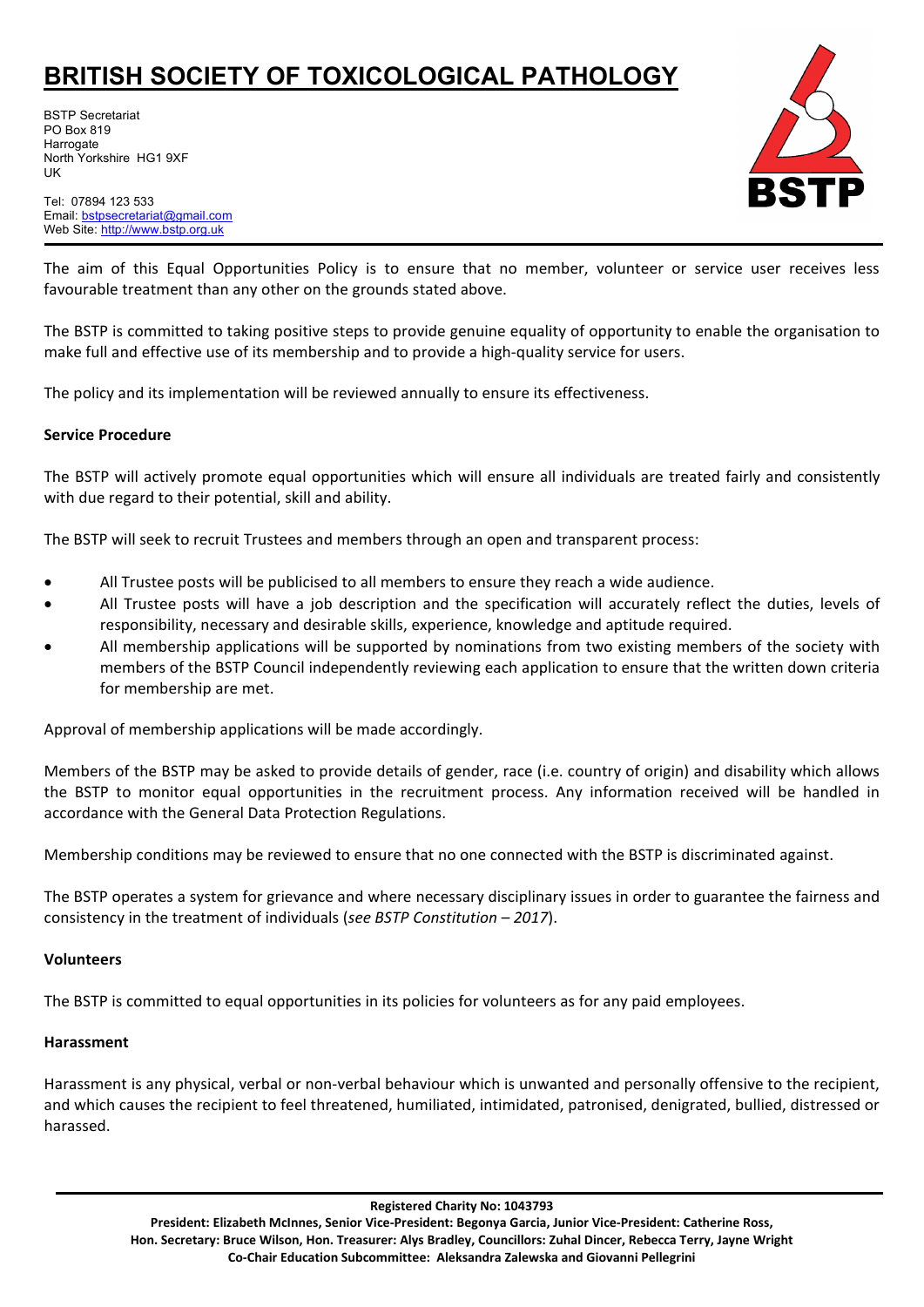BSTP Secretariat PO Box 819 Harrogate North Yorkshire HG1 9XF UK

Tel: 07894 123 533 Email: [bstpsecretariat@gmail.com](mailto:bstpsecretariat@gmail.com) Web Site: http://www.bstp.org.uk



## **The way in which complaints of Unlawful Discrimination and Harassment will be handled**

Discrimination and harassment are often complex matters, and there is no single way of dealing with every suspected or alleged instance. In some cases, members may be able to deal satisfactorily with an issue informally by raising it with a member of the BSTP Council or Education Subcommittee.

Should a member or service user feel that they have been harassed by a third party they should initially speak to a member of the BSTP Council, providing full details of their complaint, to see if the matter can be resolved informally.

If a member or service user wishes to make a formal complaint, he or she should contact the President and the Honorary Secretary of the BSTP.

The BSTP will treat seriously all allegations of unlawful discrimination or harassment.

## **If a member is accused of Unlawful Discrimination or Harassment**

If a member is accused of unlawful discrimination or harassment in connection with the aims of the BSTP, the BSTP will investigate the matter fully.

In the course of the investigation the member will be given the opportunity to respond to the allegation and provide an explanation of his or her actions.

If the BSTP concludes that no unlawful discrimination or harassment has occurred, this will be the end of the matter.

If the BSTP concludes that the claim is false or malicious the complainant may be subject to disciplinary action.

If on the other hand the BSTP concludes that the member's actions amount to unlawful discrimination or harassment he or she may be subject to disciplinary action, up to and including suspension of membership for gross misconduct.

### **Monitoring**

The BSTP will not tolerate unlawful discrimination or harassment of any kind and will take positive action to prevent its occurrence.

In this connection the BSTP will monitor its policies and will implement changes in order to improve them as social attitudes and legislation change. This commitment applies to all of the BSTP's policies and procedures, not just those specifically concerned with equal opportunities.

**Registered Charity No: 1043793**

**President: Elizabeth McInnes, Senior Vice-President: Begonya Garcia, Junior Vice-President: Catherine Ross, Hon. Secretary: Bruce Wilson, Hon. Treasurer: Alys Bradley, Councillors: Zuhal Dincer, Rebecca Terry, Jayne Wright Co-Chair Education Subcommittee: Aleksandra Zalewska and Giovanni Pellegrini**